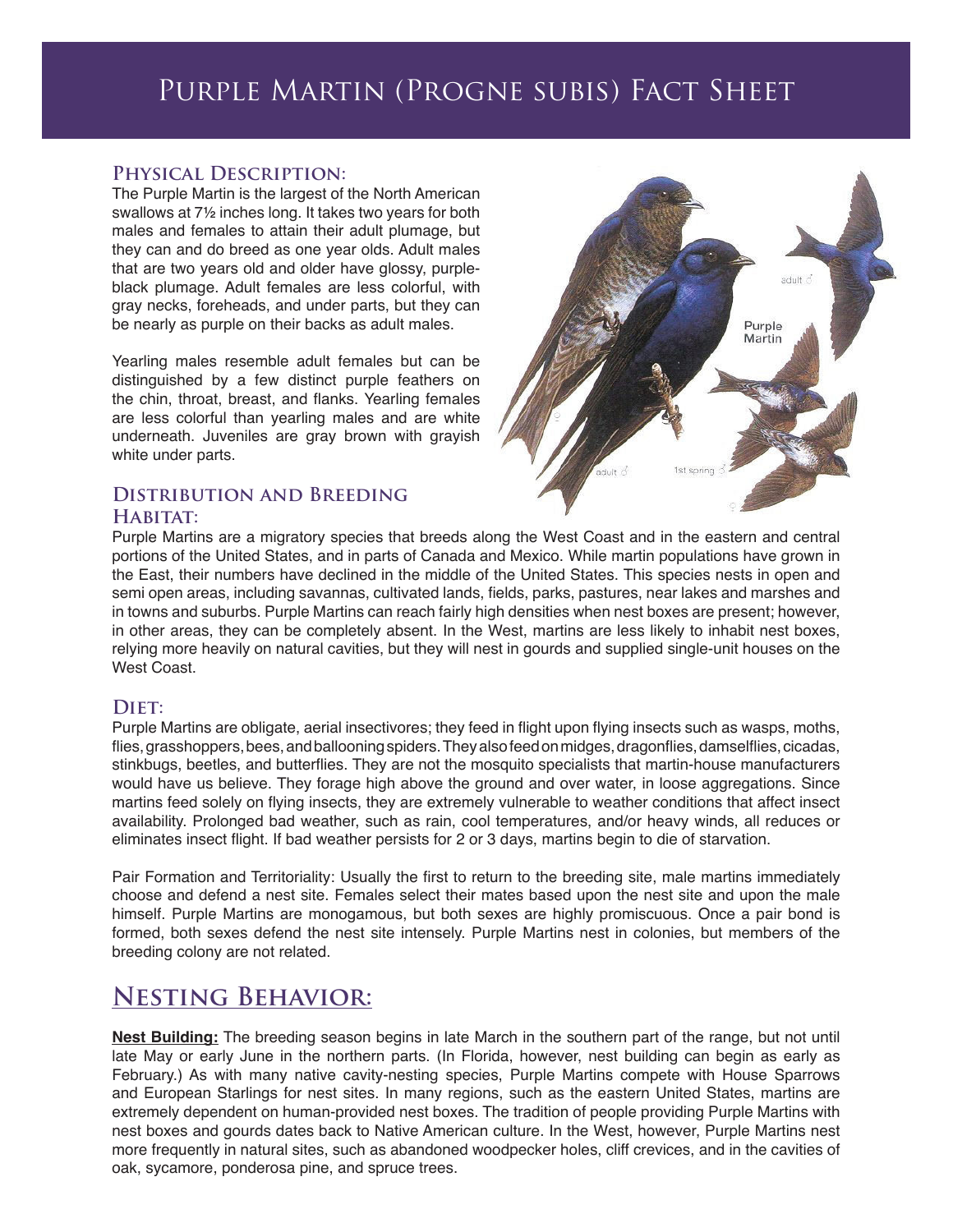Nest building starts about a month before the first egg is laid. Initially, pairs may begin to build in more than one cavity. But eventually one cavity is chosen, and the male and female build a nest made of grass, stems, twigs, straw, bark, leaves, and mud. The nest cup is lined with fine grasses and green leaves. Fresh green leaves are brought regularly until the eggs hatch. The nest also has a mud or dirt rim that may prevent the eggs from rolling out. This rim also helps keep the weather out, and it may restrict the reach of Great Horned Owls.

Egg Laying: Females start laying eggs as early as April in southern regions (in Florida, in early to mid-March), but they start later in northern regions. The average clutch has four to six white, unmarked eggs. The age of the female influences the clutch size; yearling females lay about one less egg per clutch than older females.

**Incubation:** Females incubate their eggs for 15 to 16 days. When females are absent from the nest, males may sit on the eggs or sit at the nest entrance to guard it. Males may also stand over the eggs to prevent cooling.

**Nestling Care:** Hatching is asynchronous; that is, all of the eggs don't hatch at once. Hatching may occur over two to three calendar days. Both adults feed and care for the nestlings. The young fledge after 26 to 32 days; sometimes they stay in the nest longer. As the young leave the nest, the parents try to keep their brood together, but family mixing within the breeding colony often occurs. Sometimes members of the colony mob the fledglings. The reason for this is uncertain. Some researchers believe this prevents the fledglings from imprinting on the colony site. Others believe it is to keep them from coming back to steal incoming food from younger colony mates in neighboring compartments. The fledglings remain dependent upon their parents for up to two weeks after leaving the nest.

Purple Martins have one brood per season. Two broods during one breeding season are considered rare. They will re-nest if nest failure occurs early in the nesting cycle. Purple Martins are highly likely to return to successful breeding locations.

**Winter Movement and Dispersal:** After the breeding season, Purple Martins assemble into large flocks. Eventually these flocks migrate to parts of South America, including Brazil, the Amazon basin, Bolivia, and Paraguay.

The Purple Martin Conservation Association reports that approximately 10% of juvenile birds returns to their natal colony. Another 30% returns to the general vicinity of their natal colony.

**Purple Martin Housing:** Purple Martins exhibit a very high level of site fidelity. Once they have bred successfully at a specific location, the same individuals return year after year. As a purple Martin landlord you can take either a passive or active approach to managing your colony. Those assuming a more active role will usually have a more successful colony. At a minimum, when first establishing your colony, plan on spending some time protecting the nesting area from House Sparrows and starlings until the colony becomes established. Those who attempt to attract Purple Martins should make sure to select a wide-open space, like waterfront access, with few or no trees.